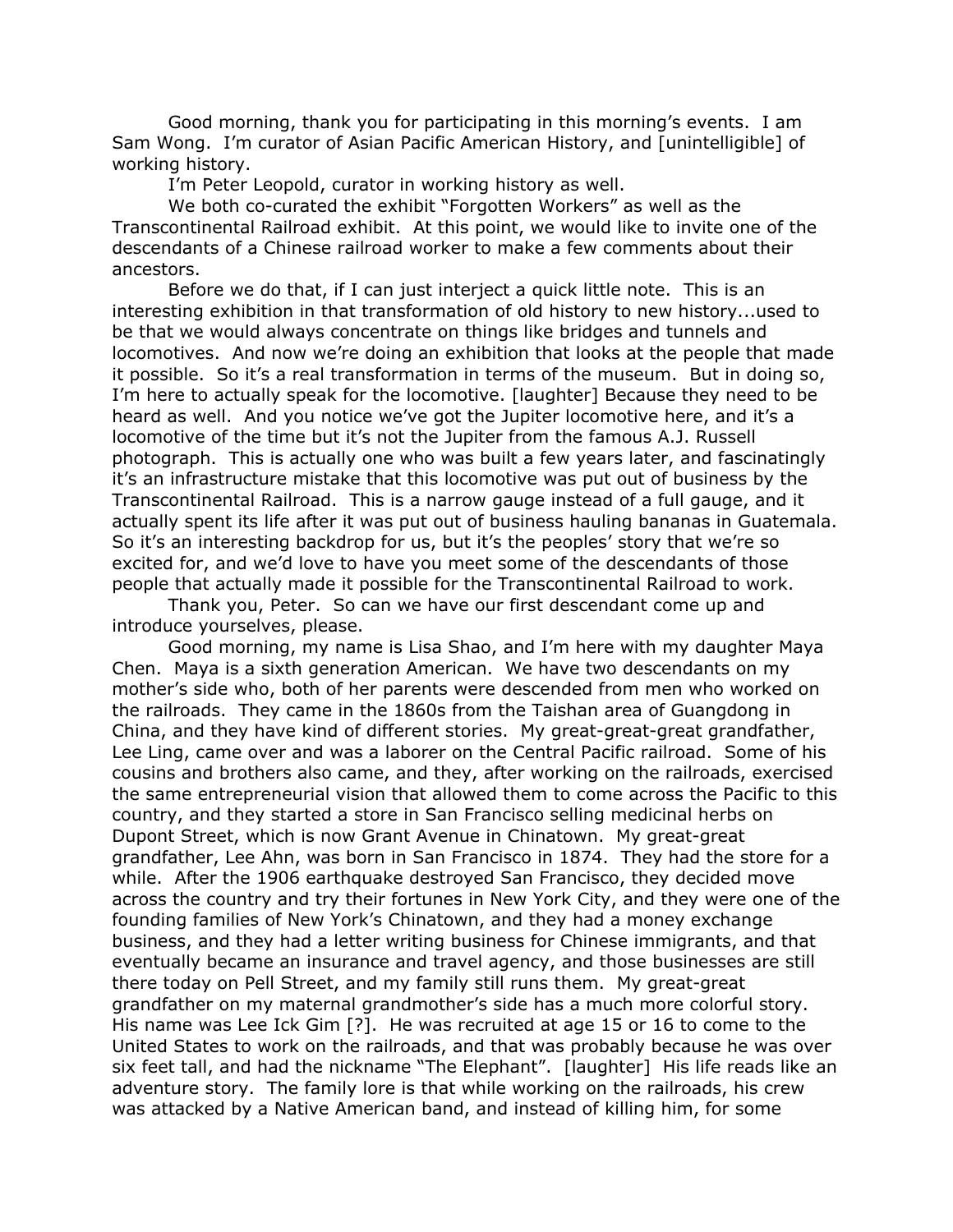reason, they decided to adopt him. Now, the story is that the Chief of this tribe had recently lost a son in a battle, and that this young, strapping, six-foot-tall Chinese guy looked like, probably very tan from working outside, looked like a Native American. And so he lived with the tribe for a few years, and eventually left the tribe, and found his way to Baltimore where he was one of the early settlers in Baltimore's Chinatown, and his daughters were the first Chinese girls born in Baltimore. He apparently, this is also kind of an adventure story, apparently he was killed a few years after that trying to stop a runaway horse. His children, however, eventually also made their way to New York's Chinatown, where they had shops and a tea house, and family lore tells it also a brothel, but they don't like to talk about that. [laughter] But our family has been in the United States for a long time, and the businesses today not only serve the Chinatown community, but also people throughout the United States, as well as in Asia. So they've expanded their footprint but they continue to serve the community they started serving so many years ago. Maya and I are really happy to be here today to represent just two of the thousands of Chinese railroad workers, whose hard work and sacrifice and vision has largely gone unrecognized in the history books, and our ancestors literally helped build this country, and it's wonderful that 150 years later, the United States is recognizing that. Thank you. [applause]

Good morning. My name is Gregory E. Mark, and my great grandfather Wong Sau Soo [?] was one of the railroad workers, and he was born in Hoy Ping [?] in the Guangdong Province in 1844, so he was probably about 20 years old when he came over. And then there's a gap when looking at our family history. About ten years later, he was a China bossman for a timber company in Red Bluff, and then during the intense anti-Chinese movement, my great grandfather, with the 400 workers, was able to help navigate through the intense anti-Chinese movement, and become really a beacon of light in the West Coast so that he was actually brought to San Francisco to help the Chinese six companies to navigate San Francisco Chinatown through this. Wong Sau Soo [?] then brought his family to Oakland, California from San Francisco because of an event in April 1906, and that's the earthquake. The Great San Francisco earthquake. And so my family essentially has roots in San Francisco, and in Oakland, and his wife, my great grandmother, was born in San Francisco Chinatown, and they ended up having seven children, and my grandfather is number five, and number seven, the youngest child, her name was Marian Wong, and in 1915, at the age of 20, Marian had a great idea, and she met some people through our family restaurant in downtown Oakland in the theater district, and it was called Evans Cafe, and she met some people there, and so at age 20 she decided to take on a project. And so Marian was the creator of the first Asian-American film in the United States, that was shot primarily in Oakland, and a little bit in Niles Valley that preceded Hollywood, and so the title of that film was "The Curse of Guangdong", and so we have 35 minutes left of that film. So my family kind of has a long history, and so when people ask me, I live part time Sacramento and Honolulu, and I get asked sometimes like in the Sacramento courthouse when I'm doing some business there, of "where are you from?" And I remember telling this middle-aged attorney, "Well I'm from Oakland." And then he said, "Where are you really from?" And I said, "Well where are you from?" And then they said, "You're getting mad!" And I said, "Yeah, because you're assuming that I'm a foreigner. I'm a long-time Californian."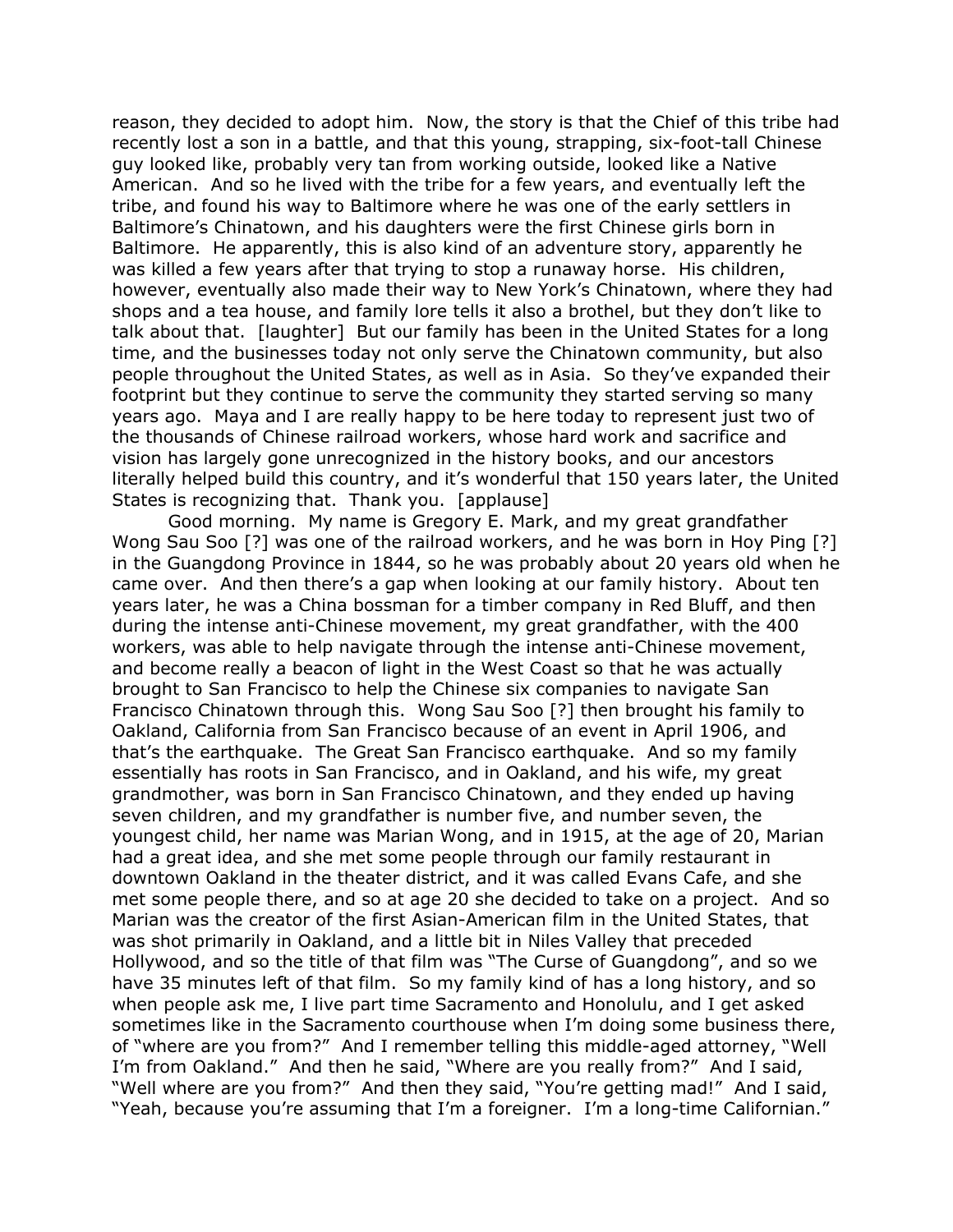My family goes back to the Gold Rush period on my great grandmother's side, so I'm very proud, extremely proud, to be the great grandson of Wong Sau Soo [?], and his son, my grandfather Albert, my grandmother Violet, and on down to my mother Clara Byron Mark. And my last comment in terms of the anti-Chinese movement: my father emigrated from China in 1928, and in 1936, he was sweeping the floor of his laundry in Oakland, California, and he was arrested at one minute after six for a violation of the Oakland Laundry Ordinance that essentially tried to drive Chinese laundries out of business, and he could not work more than ten hours a day. All Chinese laundrymen in Oakland. And so, the state cop arrested him one minute after six. And he won his case in the California State Supreme Court, and that was also an important vehicle, besides the accomplishments on the railroad, and other many many accomplishments, was to fight back through the U.S. court system. So thank you very much for having me here. [applause]

We have some additional descendants, so Sue, and Shen Shiu [?], and Terry will be...Terry will be last. Great, thank you for listening to their amazing stories.

Hi, my name is Susan Yu. My hometown is Pittsburgh, Pennsylvania. The reason I know about my great grandfather, who worked on the Northern Pacific Railroad, was because my dad wrote his autobiography. Otherwise, I might not have known. My dad said that when he was a young boy, he remembers his grandfather coming home from working in the United States and working on the railroad, and after a year died. The story of my family is the story of the Chinese Exclusion Act, so my great grandfather spent most of his life in the United States, and was separated from his family. Also, my grandfather came here, and I only recently found out before my dad died that he came across the Rio Grande. So, apparently he's an illegal immigrant. But he came and went back to China twice, I believe, and died here at the age of 54 in Pittsburgh, never seeing his family, not being able to bring his wife and other children. He did bring my dad. My dad came, and never saw his mother again from the age of ten. But my dad was quite the entrepreneur. He went to Duquesne High School in Pittsburgh. He started at Carnegie Tech. And then he went back in 1939 to fight the Japanese as a civilian. So, once he met my mother, they actually came back to the United States in 1944, one year, actually a few months, after rescinded the Chinese Exclusion Act. She was number 34 of 105 people that was able to make it here. So, even though the story is of the railroad workers, the railroad workers, most of them probably never saw their families or couldn't see their families, and that's the story of the segregation of the United States, and we're hoping that history doesn't repeat itself. But one thing that I would like to say, is that I sit in the shade of the trees planted by my ancestors, and I'm very grateful. Thank you. [applause]

Good morning, everyone. My name is Ching Sen Wong [?]. I've been working at the Smithsonian for 30 years. I thank you for the invitation. In September 1868, my great grandfather Hui Kan [?], left his village from Canton, China, and he immigrated to the U.S. at the age of 14 by taking a ride from a cargo ship for 60 days. In 1932, he wrote his autobiography, and we learned a lot from that book. In those days, people were free to come and go because there was no immigration law yet, and even though he was too young to work directly in the railroad, he did work among the Chinese laborers, and he helped whatever he can to those folks [sic]. He worked in an American Christian family for the general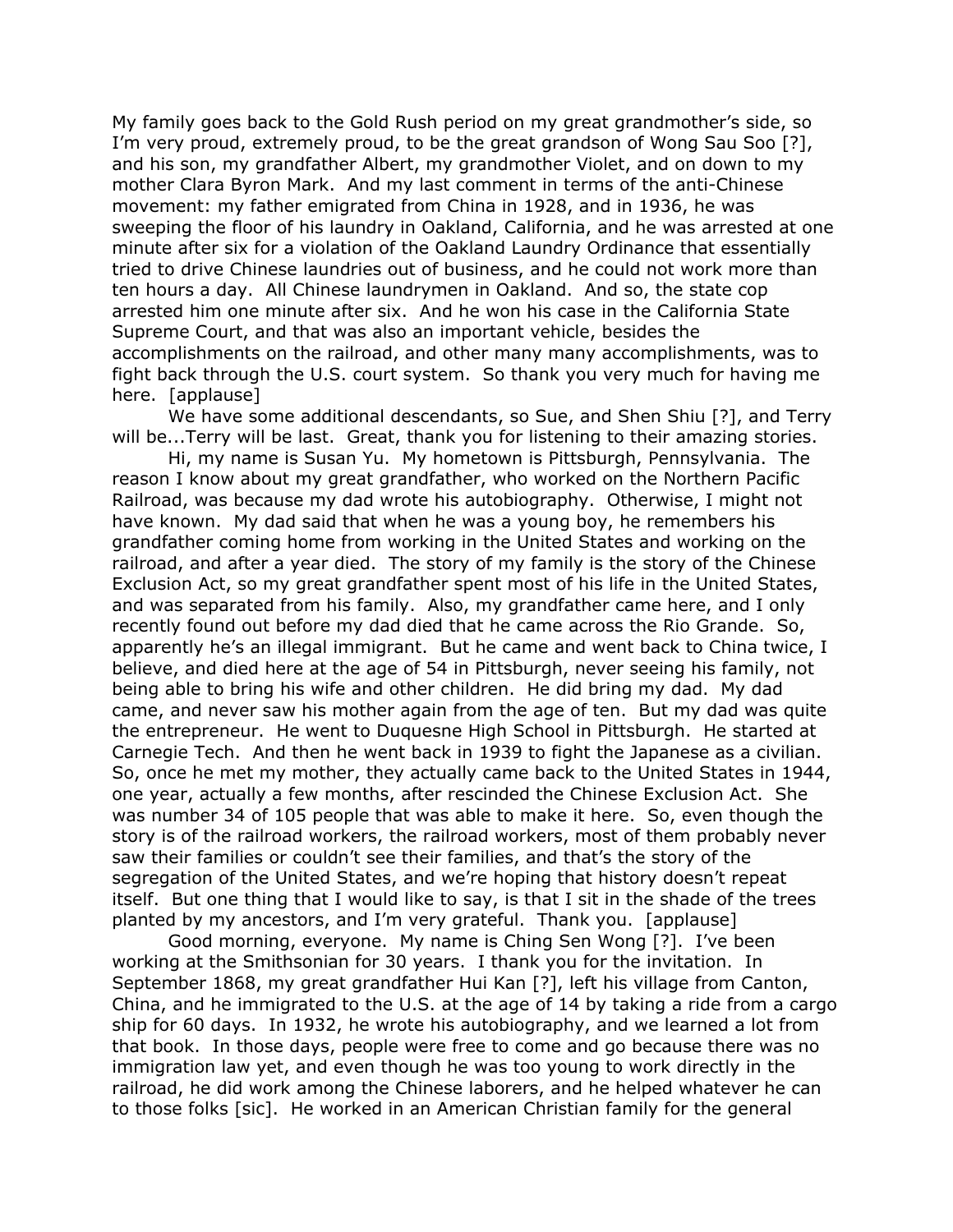help, earning about \$1.50 per week. And the wife of the family taught him English, and he was a fast learner. Later he realized that he could pass on and teach those Chinese laborers for English, and raise their awareness and understanding of the culture, and he did this every night. Around 20 years old, he entered a seminary school. After he graduated from there, he went on to help join and created the first Chinese church in Oakland, and later on he established the first church in New York City, and that church is still there standing on 5th Avenue and 11th Street in New York. The discrimination against Chinese people was common at that time, but Hui worked very hard to provide the support to those who were sick, poor, had legal barriers, or had legal troubles with the authorities. Together, while he was there, he met my great grandmother, who was a Holland immigrant descendant. Together, they created a preschool, adult education classes, and they cared for the sick Chinese laborers, and much much more. Earlier someone mentioned about those Chinese men working in the laundry industry, and they specifically helped a lot with those folks. Together, they had nine children, three sons and six daughters. My grandmother is number five. And those six daughters all married famous Chinese scholars who graduated from Yale University and Columbia University, and went back to China to do mass education, rural education, reconstruction, medicine, etc. And those sons stayed in America and married other Caucasian women, and became famous engineers for New York construction work, and made major contributions. And that's my story. [applause]

Hi, good morning. My name is Terry Yuan, and I am originally from Boston, Massachusetts, and I currently live in Chicago, for some odd years. Full disclosure, in 2011, I was appointed by President Obama to the Advisory Council for Historic Preservation as a landscape architect as a member and expert, which was completely out of the blue. I got a call from the White House and I think it's a prank call, so it's only with grand coincidence and great appreciation that I stand here, and also thank you so much for the stories of my co-speakers, because, as you can tell, each story is so uniquely different that it's really hard to track what happened, and there's no single thread. I'm here today to speak on behalf of my mother, which she is also here, and brought her daughter. But on behalf of my great grandfather, who I actually have a photo of, and his name is Ming Mao Chin. So Ming Mao was recruited out of probably Huang Hai [?] out of Toisan, China as an herbalist, meaning he was a Chinese doctor, and merchant. So he received a domicile merchant status, and therefore had a little bit of a different situation with the other railway workers who also recruited out of China, in that he was to walk up and down the railroads and provide them with Chinese underwear and herbal medicine, things that the importers would bring in so they would remain healthy during their treacherous work. So he didn't break stone with his hands like the others, but he did carry a couple baskets, as the story goes in my family, on a pole, and he would walk up and down the railroad, and my family was very honored that when he arrived in San Francisco it was said that they gave him the baskets and the pole and the goods, and he didn't have to pay them. That they would wait for him to return a month later, having taken the railroad to extents and, y'know, where the active face was being mined, and sell all the goods and then ride back, fill it up again. So he arrived in the United States thanks to the Exclusion Act, he actually arrived in 1875, and so we not only have photographs but all these documents. So as a merchant, I believe he actually came in and out of the United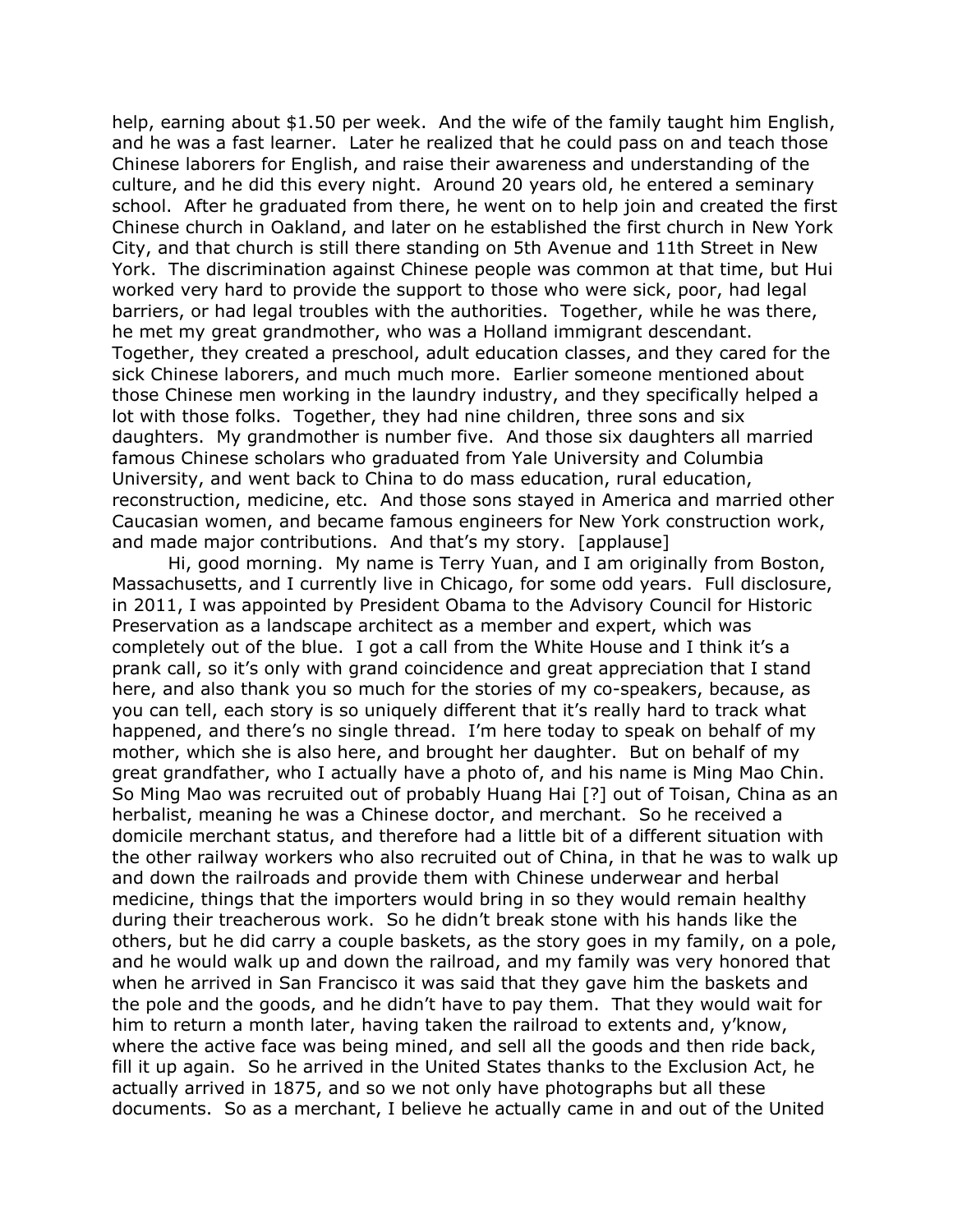States over four times, and during the railroad period he worked for four years and then returned to China, so didn't have the amount of racism applied, which we all know was definitely true, but as a result I can say that I come from a very optimistic family. I'm very fortunate both my parents are very educated, and because of their knowledge of how they had an advantage, because they were both American-born citizens, the 50 or 60 years they've spent as activists starting on profits, helping other underserved community members, they just feel grateful. And so my mother last year was, or the year before, was presented an honorary doctorate from Boston College, where she got her master's in social work, but this year is the first time I've ever heard her say, "I'm a descendant of a rail worker." So I really want to thank you for this opportunity because of opening the door for all of this history being told, and it was inside history that everyone here, y'know, whether their family was able to write the story or to remember the story, and we've all wanted to share this with America, and now we're able to do it. And sorry for the tears, but I'm a little emotional so thank you so much. [applause]

Thank you for those stories, which were so moving and powerful, and add to our collective American story. Thank you for sharing those with us. And now, please welcome Kate Cannon, a native of Utah, who brings us greetings from Senator Lee, who is at Promontory Summit today, the center of the 150th Anniversary. Kate?

Thank you for that introduction. I'm very happy to be able to represent Senator Lee here today. As you mentioned, he is in Utah celebrating this momentous occasion, and growing up in Utah we celebrated the Golden Spike every year, and I never would have thought that I'd be here at the Smithsonian talking about this amazing historical event, while also remembering these very impactful stories that have really touched me today. So I really appreciate hearing those from you. And now I have a message from Senator Lee that he's asked me to share with you today. It says, "The Golden Spike that was driven into the last link, joining the rails of the first continental railroad at Promontory Summit, Utah, bore this inscription: 'May God continue the unity of our country as this railroad unites the two great oceans of the world.' And indeed it did. With the joining of the Union Pacific Railroad, stretching from the Missouri River near the Iowa-Nebraska border, and the Central Pacific Railroad, stretching from Sacramento, California, east met west. The United States truly became united. As the spike was struck, a telegraph was sent around the nation, and bells rang out from coast to coast, and it is only right that we celebrate this pivotal moment because this was a moment that changed the course of history in Utah, our nation, and ultimately the world. With the driving of the Golden Spike, the arduous six month journey required to cross the country costing \$1,000, had become a mere ten day trip costing only \$150. Thousands of miles of tracks were laid across the country, allowing people to emigrate West and establish new settlements far more quickly and easily, and it transformed the economy in Utah and across the nation. Goods became efficiently transported across farther distances, sellers found new markets, and buyers on the frontier or in rural areas were able to purchase goods that were previously unavailable to them. It spurned a boon in communications, commerce, agriculture, construction, and mining. It started a significant new chapter in our relationship with Asia and the Pacific region, and it served as a model of innovation and prosperity for the rest of the world. And it's essential to note that all of this came